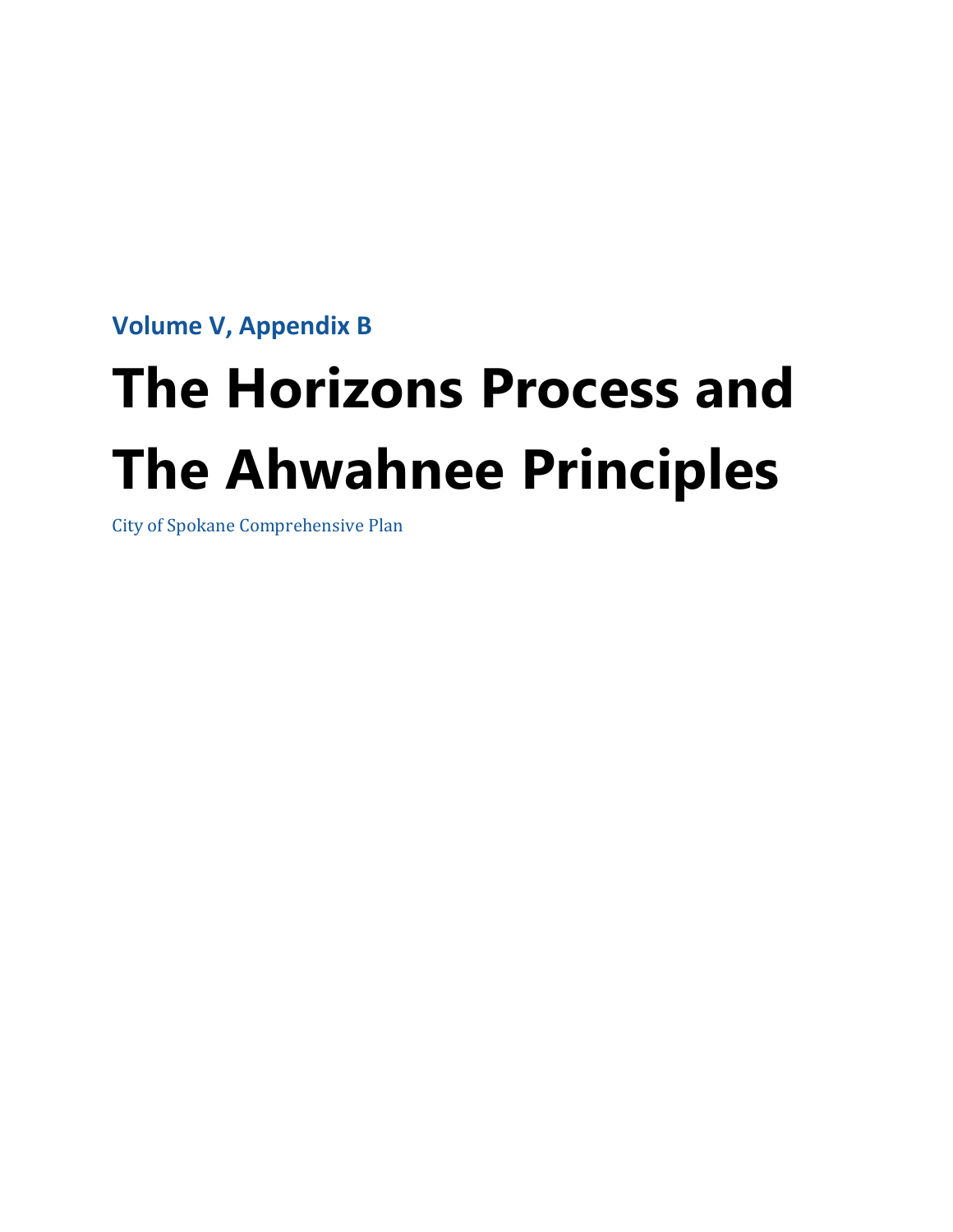# **Contents**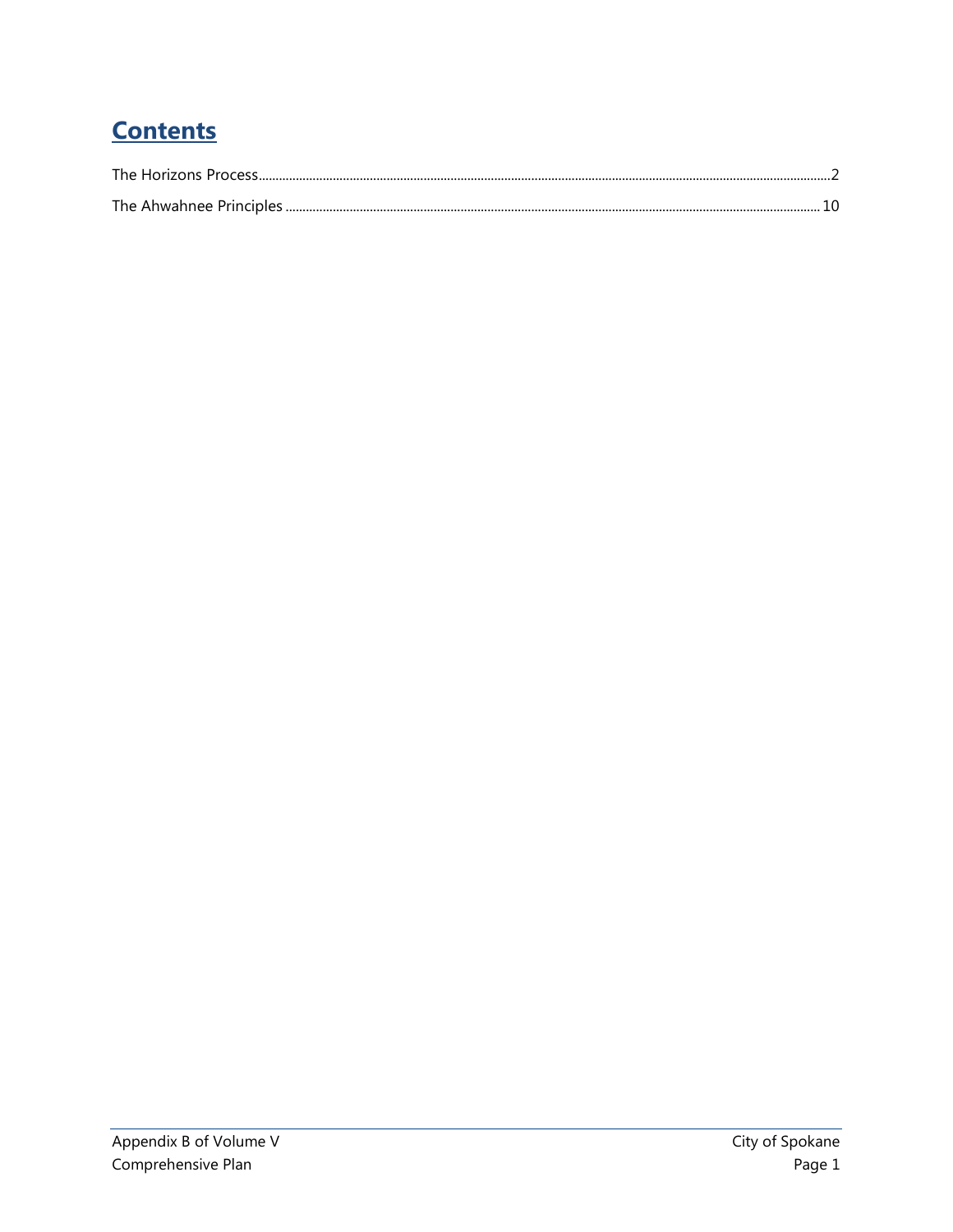## <span id="page-2-0"></span>**The Horizons Process**



## **Introduction**

Spokane Horizons was the name of the City of Spokane's citizen participation process to develop the city's 2001 Comprehensive Plan. It involved all segments of the community in shaping the city's future. Started in the spring of 1995, the Spokane Horizons process was developed to fulfill the city's commitment to active, effective citizen participation as well as the Growth Management Act's (GMA) mandate for early and continuous citizen participation.

From the beginning of its GMA planning, the city made a commitment to provide early and frequent opportunities for the citizens of Spokane to be involved in making decisions that affect the community. Through the Spokane Horizons process, the community achieved consensus and charted a new course for Spokane's future. These aspirations are expressed in the following goals for this program:

## **Spokane Horizons Goals**

- To stimulate broad citizen involvement in shaping the future of the community.
- To forge a new coalition of community-wide interests to broaden the investment within the community for planning Spokane's future.
- To build affective relationships among government, the community and neighborhoods, business and their constituents to empower citizens and provide a broader perspective on Spokane's future.
- To understand the public's expectations for growth management planning, including the content and products of the process.

## **Process Chronology**

A chronological summary of the Spokane Horizons process follows. Additional details can be found in the supporting documents cited in the text.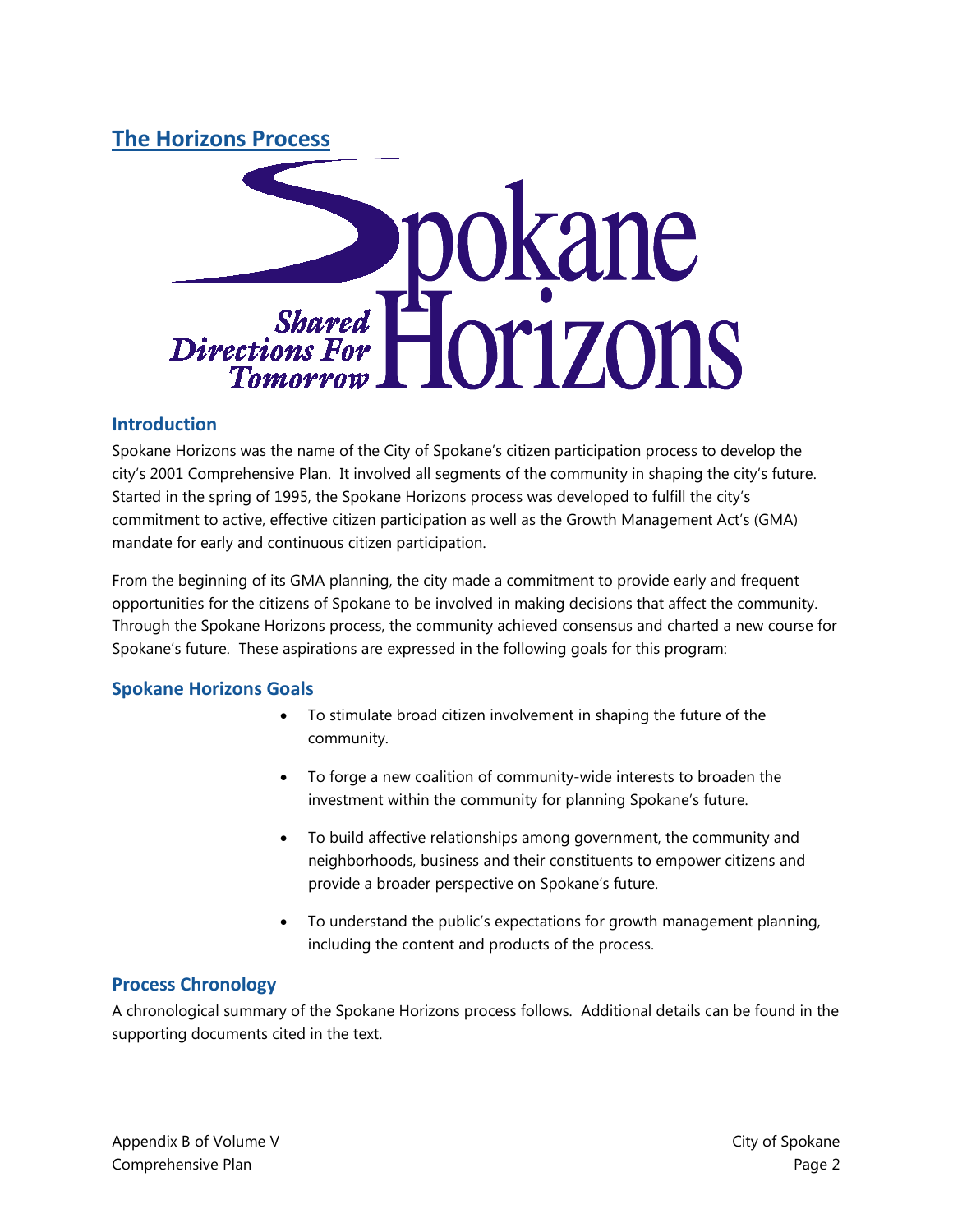## $\triangleright$  March 1995

## Citizen Participation Forum

A citizen participation forum offers comments concerning the current state of citizen involvement and recommendations for how to motivate and involve people in community planning, producing "Key Principles for Public Participation."

#### *Key Principles for Public Participation*

- Include "input-based outcomes" to build ownership and increase participation.
- Ensure diversity and inclusiveness in the participation process.
- With the government, in community/neighborhoods, businesses, and their constituents should work collaboratively to achieve community consensus and build effective relationships.
- Communicate frequently and through a variety of techniques.
- Recognize individual time limitations.
- Focus on specific, direct-impact issues to generate interest and participation.
- View Spokane Horizons as a positive opportunity for the Spokane community.

#### *Supporting Documents*

- "Key Principles for Public Participation"
- "Citizen Participation Forum Summary Report." Spokane Horizons Newsletter, April 14, 1995.

#### $\triangleright$  Spring to Summer 1995

#### Identifying Plan Topics

Citizens are asked for community issues of importance and topics that should be included in the city's comprehensive plan. Ten plan topics are crafted. Four chapters address mandated GMA topics while others are included by local decision. The ten plan topics include the following:

#### *Elements Mandated by GMA*

- Land Use;
- Capital Facilities and Utilities;
- Transportation;
- Housing;
- Elements Added by Local Decision;
- Economic Development;
- Urban Design and Historic Preservation;
- Natural Environment;
- Neighborhoods;
- Social Health; and
- Leadership, Governance, and Citizenship.

#### *Supporting Documents*

• "Charting a New Course." Spokane Horizons Newsletter, July 1995.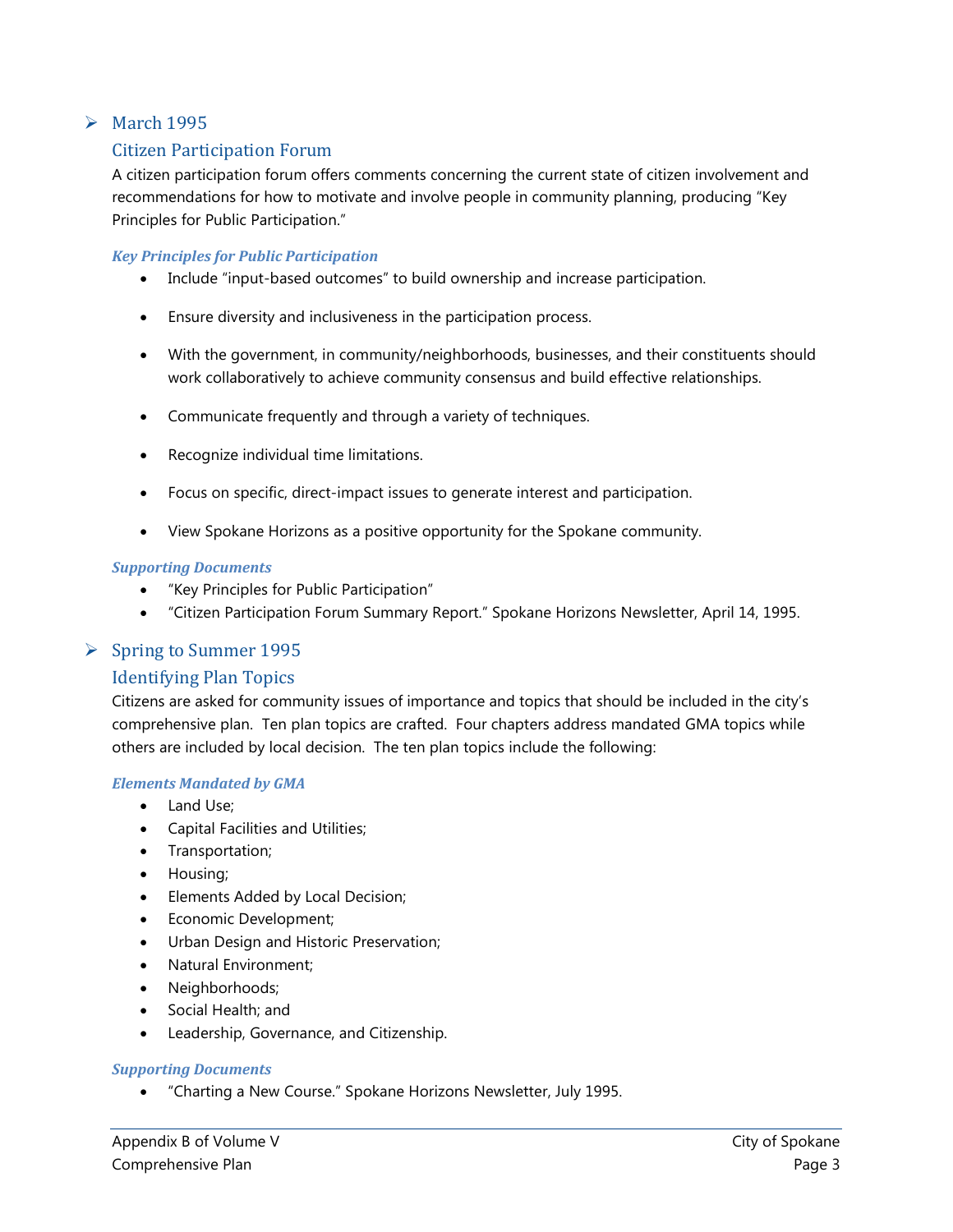• "Salmon swim upstream…" Survey.

## $\triangleright$  Summer 1995

## Development of Spokane Horizons Executive Board

The Spokane Horizons Executive Board, whose members represent fourteen diverse sponsor organizations, is formed to design and implement the Spokane Horizons process. The organizations represent neighbor-hood, business, civic and local government interests and provide expertise or resources normally not available to the city.

#### *Sponsoring Organizations*

- Chase Youth Commission.
- City of Spokane.
- Citizens League of Greater Spokane.
- Community Colleges of Spokane.
- League of Women Voters.
- Pacific Northwest Inlander.
- Spokane Area Chamber of Commerce.
- Spokane Neighborhoods.
- Spokane School District 81.
- Vision Spokane.
- AVISTA Utilities, formerly known as Washington Water Power.
- West Central, East Central, and North Central Community Centers.

## $\triangleright$  Fall 1995

## Beginning to Identify Visions and Values

Over 80,000 questionnaires entitled, "50,000 People Are Coming to Dinner . . .and They're Staying the Night!" are distributed throughout the community via city utility bill mailings, organizations and various meetings. The responses serve as the initial steps toward developing the city's visions and values. It asks the community two questions:

- What do you really love about Spokane? What should we be sure to keep, even as we grow?
- Think about 50,000 more people living in our city. What changes are you concerned about or looking forward to with this growth? How do you feel this growth will affect the things that you like and want to keep?

#### *Suppor*t*ing Documents*

• "50,000 People Are Coming to Dinner . . . and They're Staying the Night!" Brochure.

## March to April 1996

## Clarifying and Confirming Visions and Values

Seven sub-area meetings are held throughout the city followed by a citywide meeting on April 17. Through these meetings and the work of the City Plan Commission, a citywide vision is developed, followed by vision and values statements for each of the plan topics.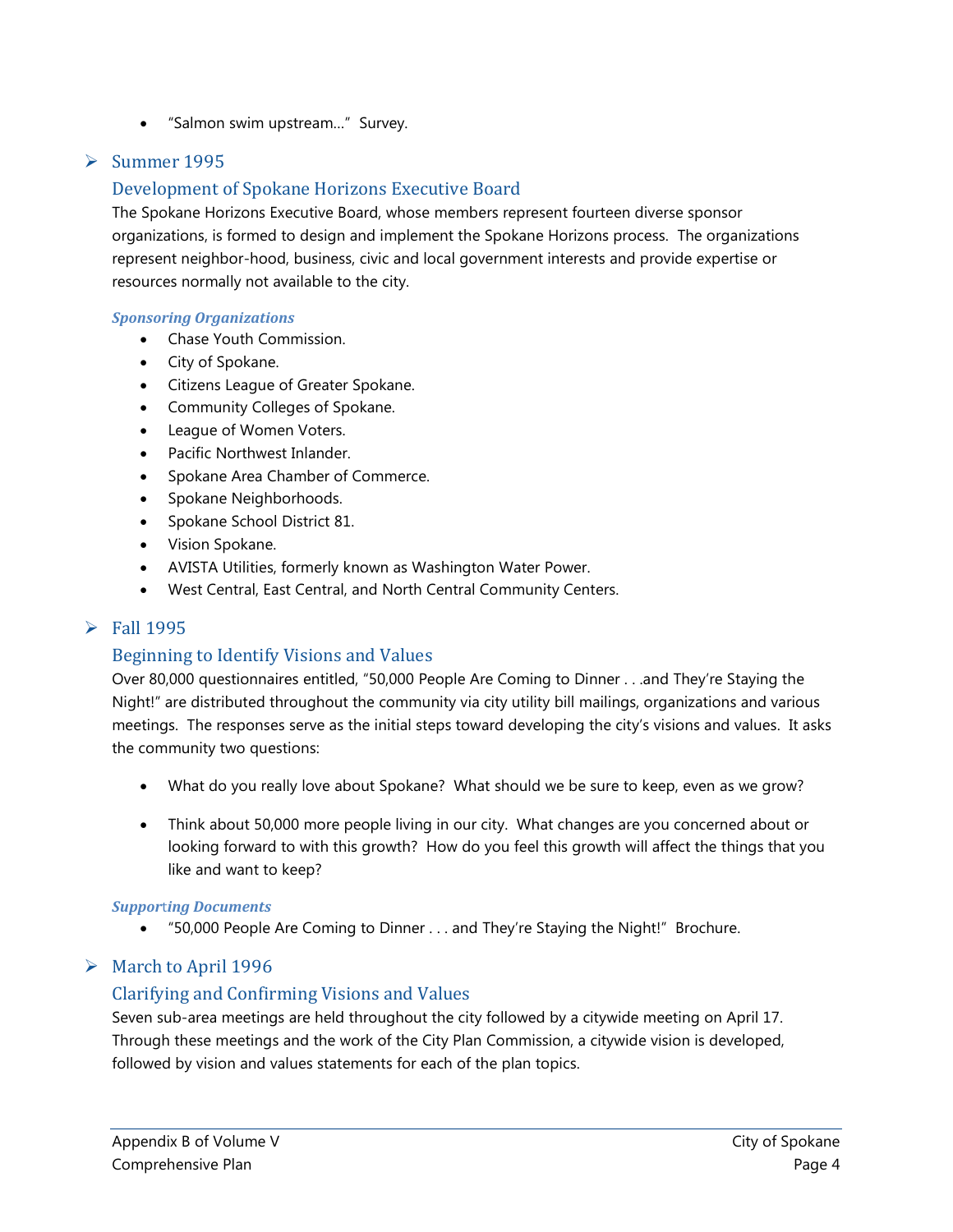#### *Supporting Documents*

- Spokane Horizons letter to participants, February 12, 1996.
- "Why Bother, Who Cares?" Meeting Flyer.

## $\blacktriangleright$  June 10, 1996

#### Adoption of Visions and Values

The City Council unanimously adopts the visions and values as the basis for the comprehensive plan. Note: The adopted visions and values appear within their corresponding topic section in this document.

## $\blacktriangleright$  July 1996

## Ten Topic Work Groups Start Meeting

Ten citizen work groups start meeting to address the plan topics. The groups identify the predominant issues surrounding each topic and select three representatives to serve on the Core Committee, which shares ideas and provides coordination between topics.

#### October 1996

## APA/PAW Honor Award

On October 22, 1996, the city of Spokane receives an Honor Award from the American Planning Association and Planning Association of Washington for Spokane Horizons: Shared Directions.

## March 10, 1997

#### City Council Accepts Community Issues Report

The "Community Issues" report, containing lists of community issues to be addressed in subsequent planning phases, is accepted by the City Council.

#### *Supporting Document*

• "Community Issues." Report, undated.

#### $\triangleright$  March to July 1997

#### Ideas for Community Solutions

The Horizons topic work groups continue to formulate solutions to their identified issues. In July, City Council accepts the "Ideas for Community Solutions" document.

#### *Supporting Document*

• "Ideas for Community Solutions." July 21, 1997.

#### $\blacktriangleright$  July to August 1997

#### Draft Goals Developed

The ten topic work groups produce the preliminary draft goals, which are approved in August by the Core Committee.

#### September 1997

## League of Women Voters Award

The League of Women Voters presented their 1997 Growth Management Award for Public Participation Programs to Spokane Horizons on September 18, 1997.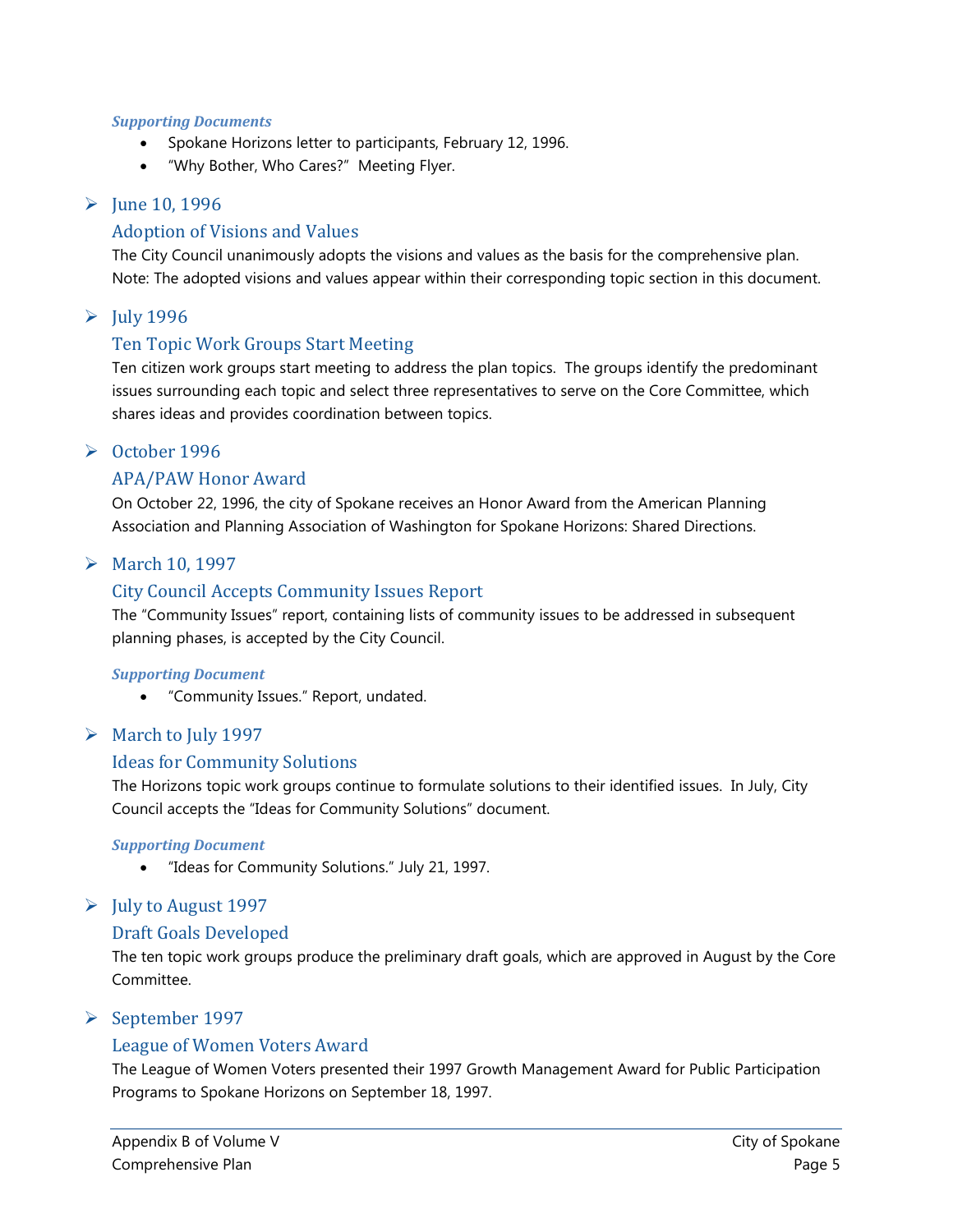## August-December 1997

## Draft Policies Developed; Growth Concepts Explored

Individual work groups develop draft policies addressing the approved goals. The city staff develops the first graphic representations of potential growth concepts that satisfy the draft goals and presents them to the Core Committee.

#### *Supporting Document*

• "Draft Goals and Policies, Horizons' suggestions for The City of Spokane's Comprehensive Plan," November 24, 1997.

## $\blacktriangleright$  January-June 1998

## Formulation of Growth Strategies/Alternatives

The Current Patterns and Focused Growth strategies develop from the initial growth concepts. Outreach to the public for feedback on the strategies includes presentations to more than 90 civic organizations, the preparation of a video and a newspaper tabloid, which is inserted in an April edition of The Pacific Northwest Inlander and throughout downtown and city neighborhoods.

#### *Supporting Documents*

- "Spokane Horizons Progress." Spokane Horizons Newsletter, April/May 1998.
- "Two Strategies for Growth, Which Path to the Future," Newspaper Tabloid.

## $\triangleright$  Fall 1998 and Spring 1999

## Operational Analysis of Growth Alternatives

Information packages fully detailing the three proposed growth alternatives area presented to service providers (both city and non-city agencies) for their evaluation. The second round addresses a larger geographic area than the first round.

## $\triangleright$  Spring 1999

#### Adjustments

Adjustments to the growth population and the refinement of land capacity and demand start.

## $\triangleright$  Spring and Summer 1999

## Market Analysis of Focused Growth

Consultants complete reports on the market possibilities of the focused growth alternatives.

#### *Supporting Documents*

- Focused Growth Alternatives: Mixed-Use Case Studies, March 1999.
- Focused Growth Alternatives: Summary of Stakeholder Interviews, July 1999.
- Focused Growth Alternatives: Summary Analysis Report, August 1999.

## $\triangleright$  Summer 1999

#### Preparation of Integrated Plan

The development of an integrated Draft Comprehensive Plan/EIS document containing the three alternatives begins.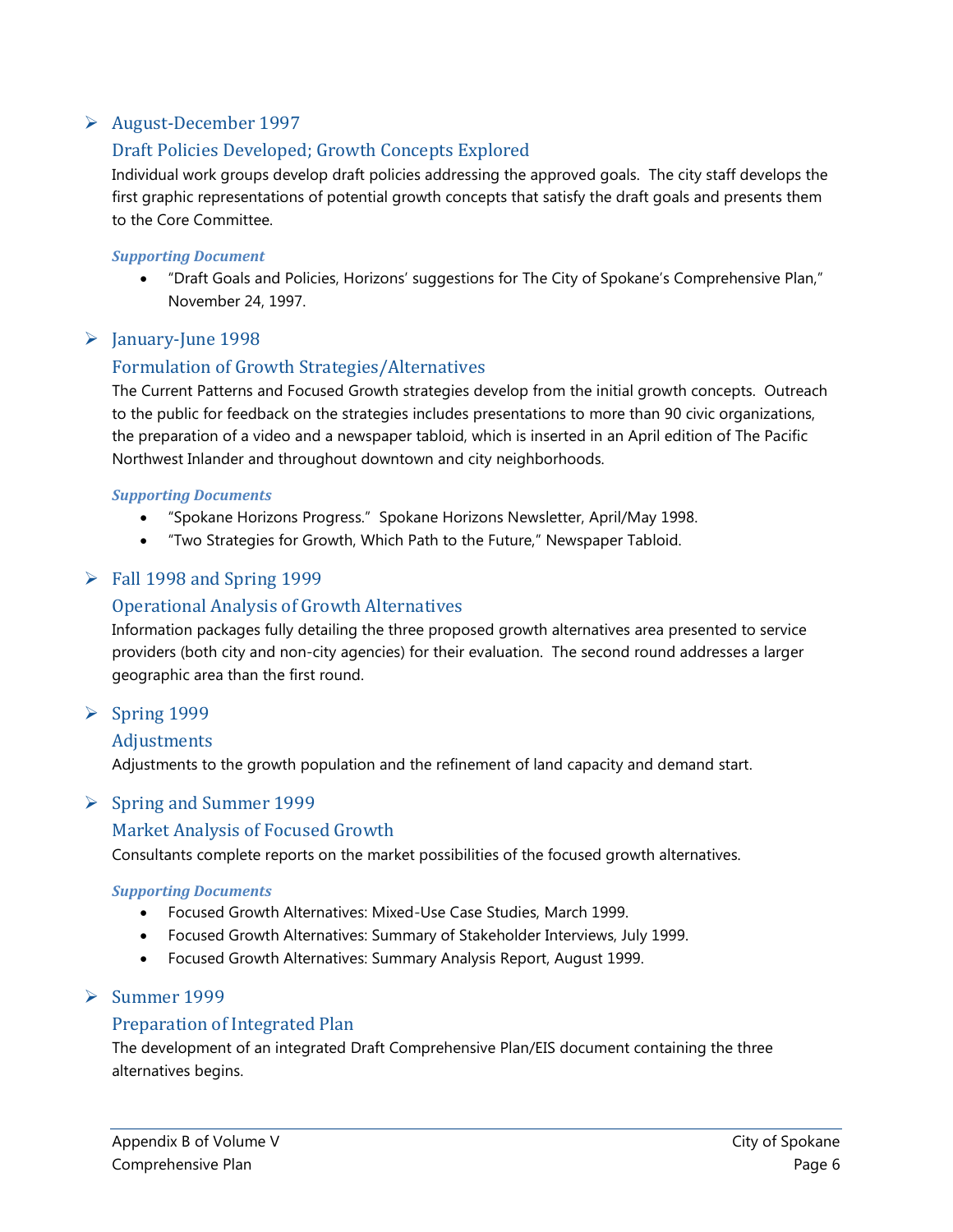#### *Supporting Documents*

• "Horizons' Choices to Hit City Streets" Spokane Horizons Newsletter, September 1999.

#### $\blacktriangleright$  Fall 1999

### Further Work on Integrated Draft Plan

Additional narrative work, including background and discussion sections, is added to the draft plan while editing and graphic layout procedures continue.

#### $\blacktriangleright$  March 2000

#### Spokane Horizons Executive Board Reconvened

The Spokane Horizons Board is reconvened and provides review of the citizen participation process.

#### $\triangleright$  Spring 2000

#### Draft Comprehensive Plan/EIS Chapters Introduced

Draft Comprehensive Plan/EIS chapters are introduced to the City Plan Commission.

#### May-September 2000

## Draft Comprehensive Plan/EIS Released

The Draft Comprehensive Plan/EIS is released May 22, 2000 for a public comment period that ends on September 26. The document is available in print, on CD-ROM, and on the city's website. 14,000 copies are distributed of a summary magazine titled "Spokane Quest." Public education and outreach efforts include presentations to over 80 civic organizations, booths at nine community festivals, and a standing display in City Hall called the Comp Plan Lab. Feedback instruments include surveys, an email response address, an Open Mike Night, several Tell-Back sessions, and the City Plan Commission hearing on September 6, 2000.

#### *Supporting Documents*

- Draft Comprehensive Plan and Draft Environmental Impact Statement.
- "Spokane Quest," Magazine.
- Public Participation Program Pamphlet.

#### $\blacktriangleright$  August 2000

#### Fiscal Analysis of Growth Alternatives

Consults prepare a report analyzing the fiscal impacts of each of the three proposed growth alternatives, which is released for public review on August 30, 2000.

#### *Supporting Documents*

• Fiscal Analysis for the Draft Comprehensive Plan/EIS, August 2000.

#### October 2000

#### APA/PAW Honor Award

On October 3, 2000, the City of Spokane receives an Honor Award from the American Planning Association and Planning Association of Washington for Draft Comprehensive Plan Community Involvement.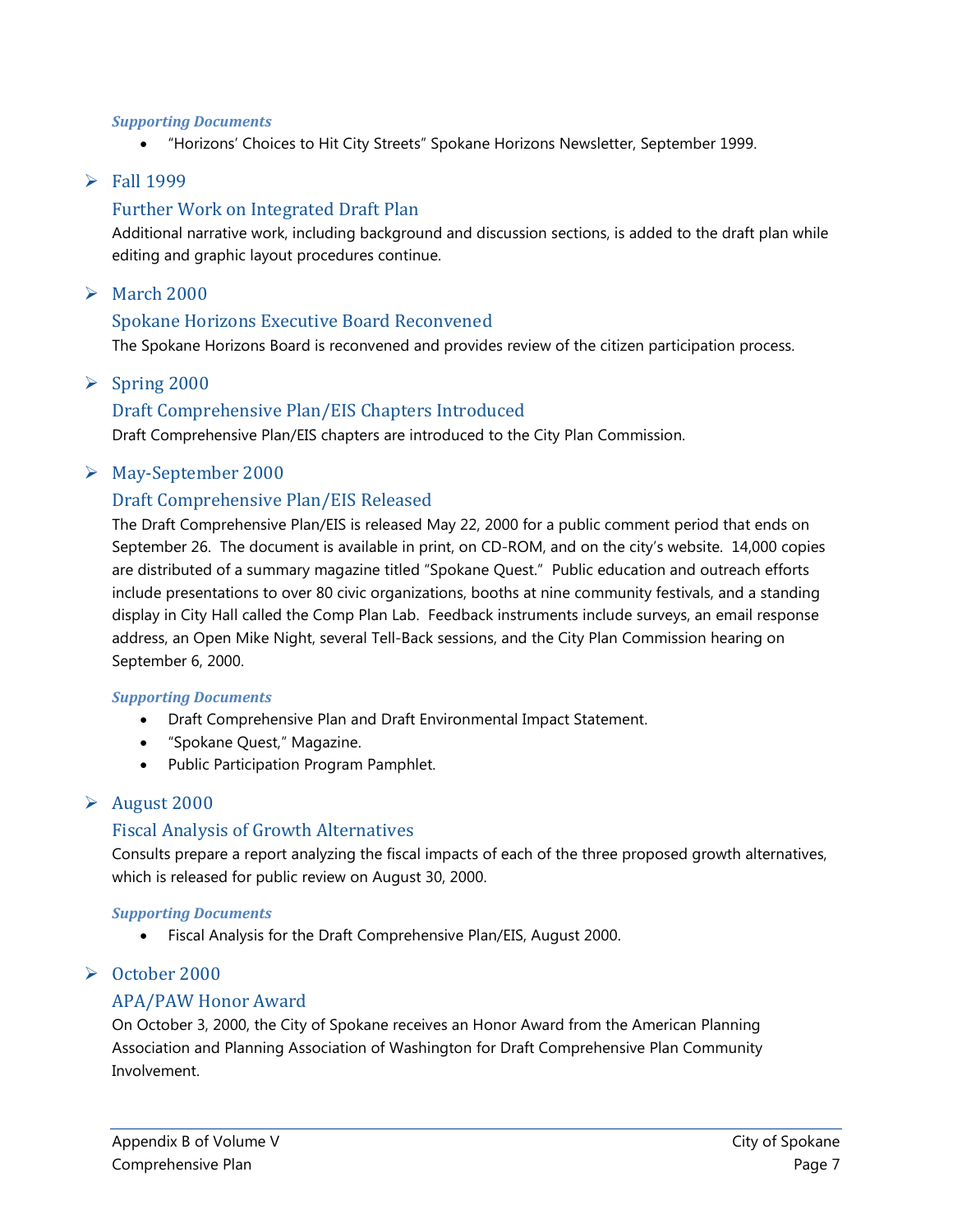## $\triangleright$  October 2000 – January 2001

## City Plan Commission Deliberations

The City Plan Commission deliberates on the Draft Comprehensive Plan/EIS and the three proposed growth alternatives. After consideration of the fiscal, environmental, operational, social and market analyses, and an extensive review of the public comment, the City Plan Commission confirms Centers and Corridors as the preferred growth alternative. Changes are made to policy language and the land use map to address the City Plan Commission's concerns and those raised through the public comment process. The City Plan Commission then recommends this changed version of the plan to the City Council for adoption.

#### *Supporting Documents*

- 135 letters of public comment received.
- Tell-Back report: "Perception of Comprehensive Plan Strategies."
- Findings, Conclusions and Recommendation, dated January 17, 2001.
- City Plan Commission's Recommended Draft Comprehensive Plan (January 2001 version).

## $\triangleright$  January –May 2001

#### City Council Review

From January 18 to February 22, the City Plan Commission hold six study sessions with Planning staff to review the January 2001 Plan Commission's recommended version of the Draft Comprehensive Plan. The City Plan Commission proposes suggested changes to policy language and the land use map in order to address the concerns expressed by City Council members at these study sessions. Preliminary to the City Council hearings o the plan, the Plan Commission holds an open house on February 20 to show the public the February 13 version of the Comprehensive Plan/EIS that contains their recommendations together with the Council's changes to date.

The City Council holds seven weekly public hearings on the comprehensive plan from February 26 to April 9, 2001. The Final Environmental Impact Statement (FEIS) and final Capital Facilities Program (CFP) are released for public review on March 23. In response to the public comment, changes are made to comprehensive plan policies and the land use map during eleven joint City Council/City Plan Commission study sessions held between March 1 and May 10. All the changes that City Council made to the February 13 version of the Recommended Comprehensive Plan are compiled and released for ten days of public review on May 4. City Council hears public testimony on their proposed changes on May 7 and May 14. The City Council's first reading of the comprehensive plan adoption ordinance takes place on May 14. The City council hears final testimony, approves several last minute amendments to the plan text and map, and adopts the Comprehensive Plan by ordinance at the second reading on the ordinance on May 21, 2001.

#### *Supporting Documents*

- "Process Meets Product" Spokane Horizons Newsletter, January 2001.
- 234 letters of public comment received.
- City Plan Commission's Recommended Comprehensive Plan/FEIS (2/13/01 public release version).
- FEIS and final CFP.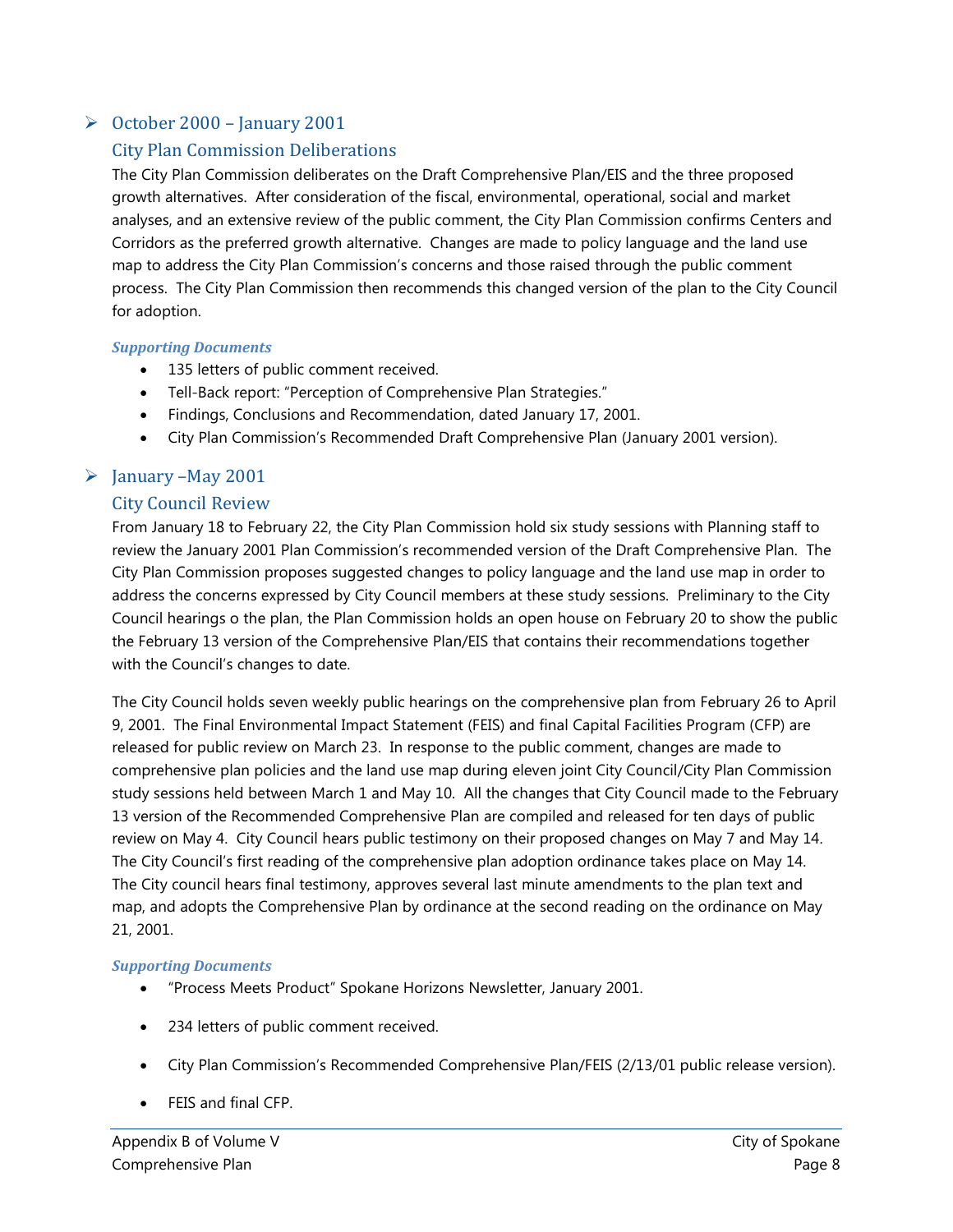- City Council's Recommended Changes to the Plan Commission's Recommended Comprehensive Plan (released 5/4/01).
- Comprehensive Plan Adoption Ordinance No. C32847.

## $\blacktriangleright$  January-May 2001

## Draft Initial Development Regulations

Draft Initial Development Regulations are released for a 30-day public comment period that runs from January 29 to February 28. The City Plan Commission's hearing on the Draft IDRs is held February 21. The Plan Commission deliberates on the Draft Initial Development Regulations on May 9, and passes their recommendation on to the City Council. A revised version of the IDRs is posted to the City's website for public review on May 15. The City Council's first reading of the revised IDRs takes place on May 14. They are adopted by City Council at the second reading on May 21 with no additional public testimony.

## *Supporting Documents*

- Draft Initial Development Regulations, released on January 29, 2001.
- Initial Development Regulations Adoption Ordinance No. C32843.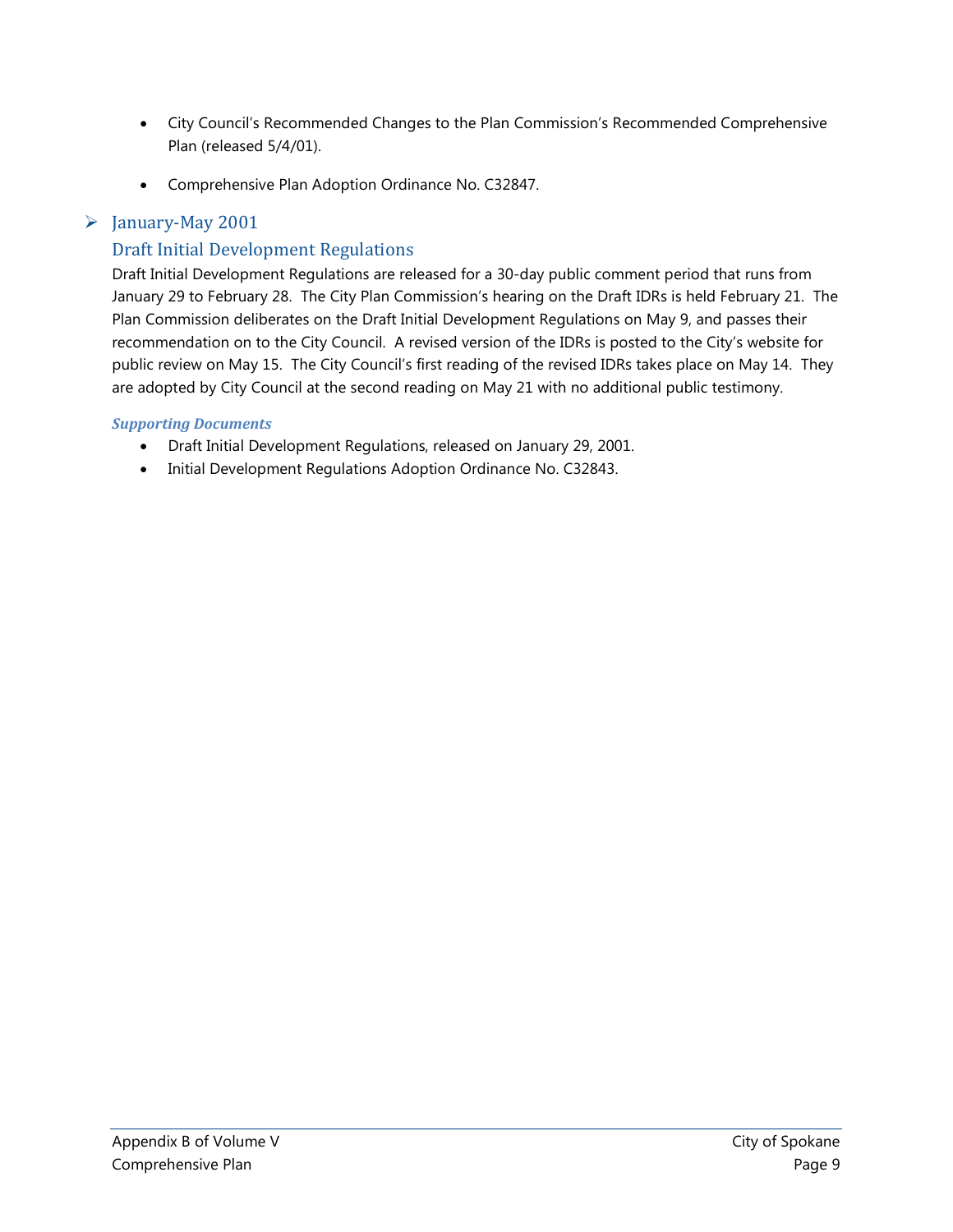# <span id="page-10-0"></span>**The Ahwahnee Principles**

## **A Way to Assess the Comprehensive Plan**

The growth strategy in this Comprehensive Plan came purely from the desires and needs expressed by Spokane citizens who participated in the process. It is not mere coincidence, however, that these new directions for healthy community growth also seem somewhat familiar in their presentation. Before World War II and the ensuing sub-urbanization of the post-war, "modern" era, communities developed in ways greatly similar to those promoted in this Comprehensive Plan. A group of nationally recognized urbanists who are active in planning, designing and building healthier urban places has adopted a set of principles to state attributes of growth and development that contribute to high quality of life. These principles are included here as a way to look at Spokane's Comprehensive Plan in the context of the recommendations of these professionals and scholars.

**Preamble**: Existing patterns of urban and suburban development seriously impair our quality of life. The symptoms are: more congestion and air pollution resulting from our increased dependence on automobiles, the loss of precious open space, the need for costly improvements to roads and public services, the inequitable distribution of economic resources, and the loss of a sense of community. By drawing upon the best from the past and the present, we can plan communities that will more successfully serve the needs of those who live and work within them. Such planning should adhere to certain fundamental principles.

## **Community Principles:**

- All planning should be in the form of complete and integrated communities containing housing, shops, work places, schools, parks and civic facilities essential to the daily life of the residents.
- Community size should be designed so that housing, jobs, daily needs and other activities are within easy walking distance of each other.
- As many activities as possible should be located within easy walking distance of transit stops.
- A community should contain a diversity of housing types to enable citizens from a wide range of economic levels and age groups to live within its boundaries.
- Businesses within the community should provide a range of job types for the community's residents.
- The location and character of the community should be consistent with a larger transit network.
- The community should have a center focus that combines commercial, civic, cultural and recreational uses.
- The community should contain an ample supply of specialized open space in the form of squares, greens and parks whose frequent use is encouraged through placement and design.
- Public spaces should be designed to encourage the attention and presence of people at all hours of the day and night.